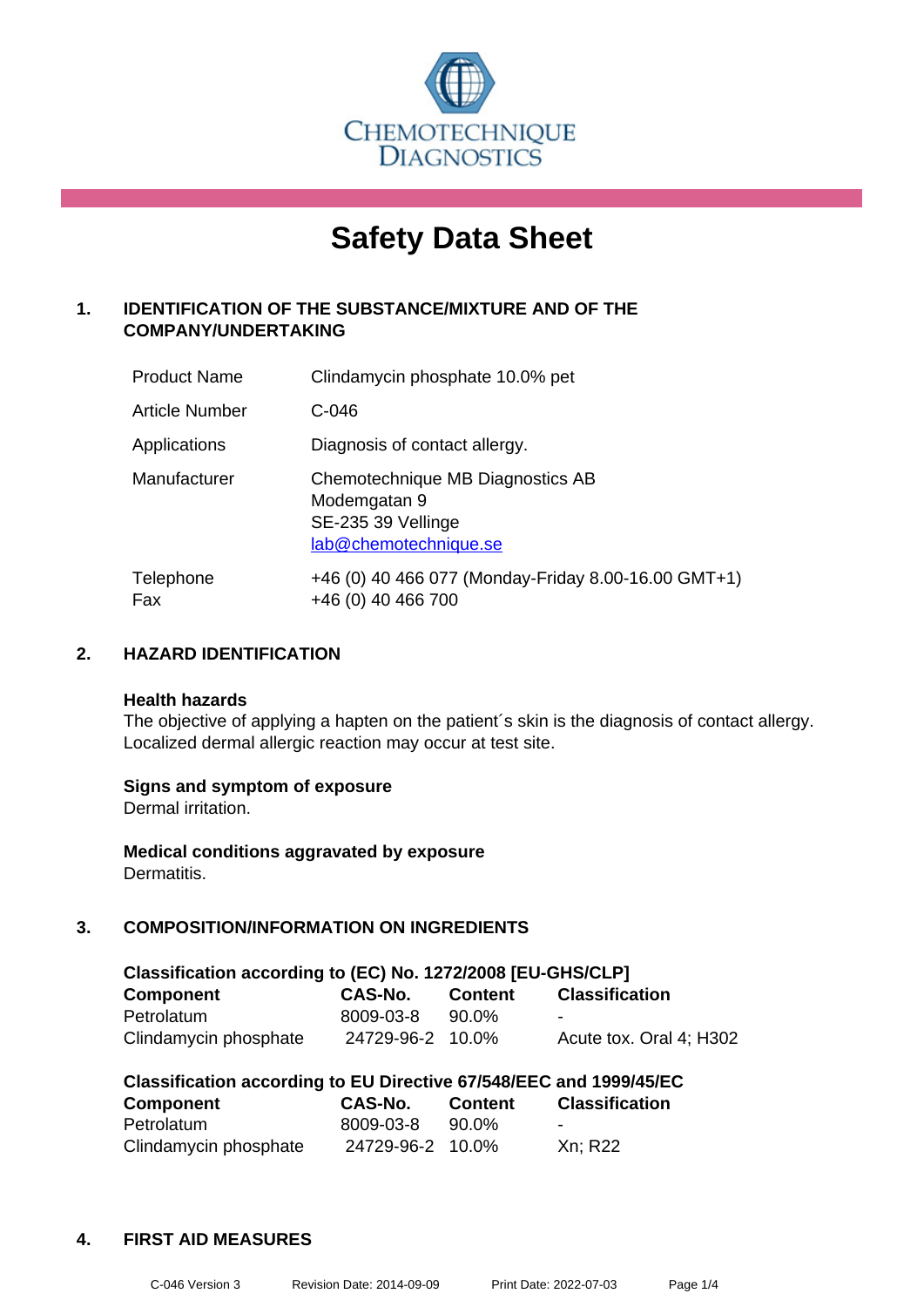#### **Emergency and first aid procedures**

Obtain medical attention.

# **5. FIRE-FIGHTING MEASURES\***

## **Suitable extinguish media**

CO2, powder or water spray. Fight larger fires with water spray or alcohol resistant foam.

## **For safety reasons unsuitable extinguishing agents** Water with full jet.

**Special protective equipment for fire-fighters** Wear self-contained respiratory protective device. Wear fully protective suit.

\*Data is shown for petrolatum only

# **6. ACCIDENTAL RELEASES MEASURES**

**Steps to be taken if material is released or spilled** Contain and place in a closed container.

# **7. HANDLING AND STORAGE**

**Precautions to be taken in handling and storage** Store dark at 5-8°C. Avoid extended exposure to light. FOR EXTERNAL USE ONLY.

# **8. EXPOSURE CONTROLS/PERSONAL PROTECTION**

**Respiratory protection** Not required.

**Ventilation** Local exhaust.

**Protective gloves**

Disposal gloves.

## **Eye protection**

Not required with normal use.

## **Work/Hygienic practices**

Wash hands after each use.

# **9. PHYSICAL AND CHEMICAL PROPERTIES**

Appearance Ivory White Semi-solid Odour **Odourless** 

Melting point\* 50-55° C Flash point\* >100°C

Boiling point\* No data available Self ignition\* Product does not self ignite.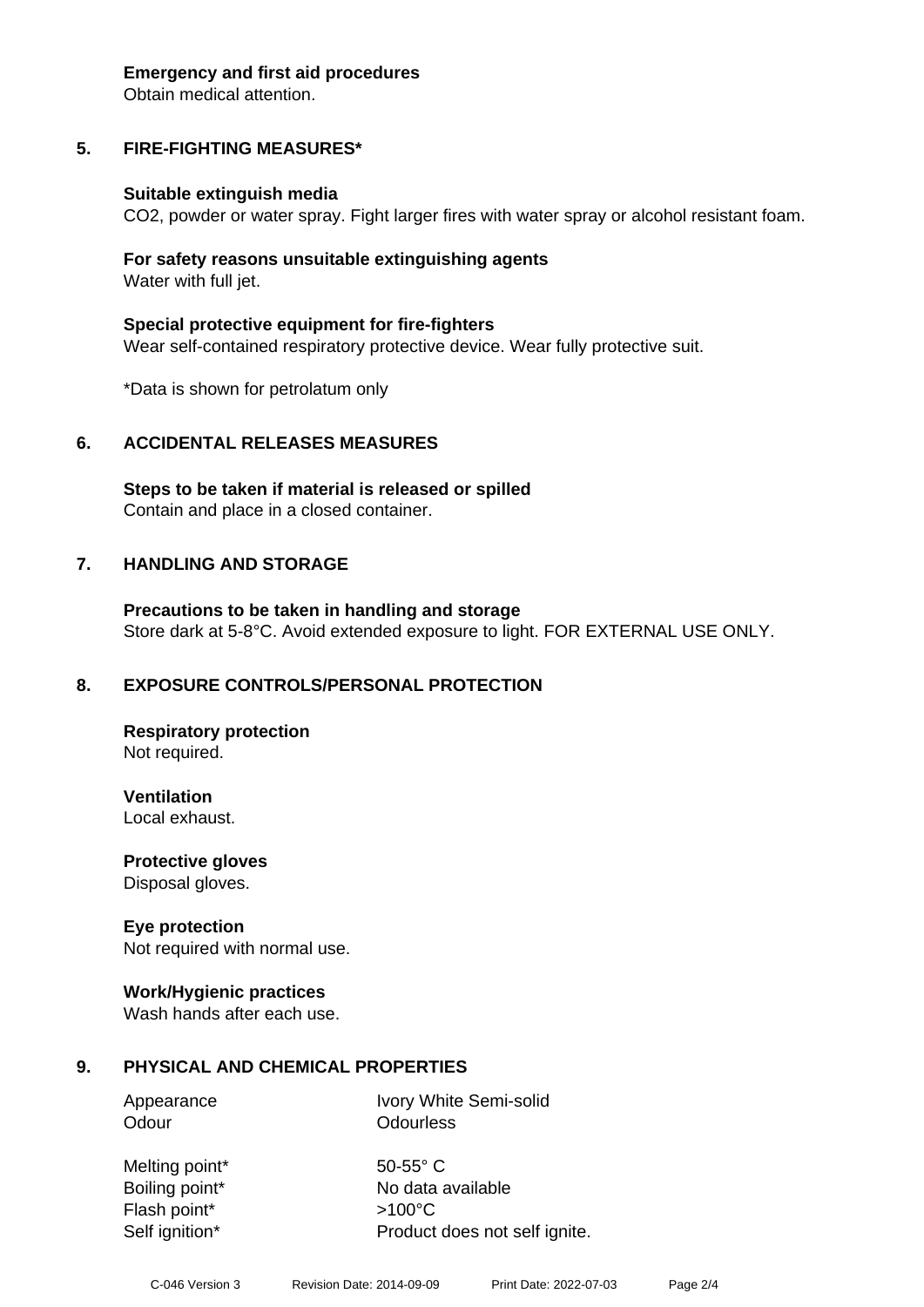Density\* No data available. Solubility in/Miscibility with Water\*

Danger of explosion\* Product does not present an explosion hazard. Insoluble

\*Data is shown for petrolatum only

## **10. STABILITY AND REACTIVITY**

#### **Incompability**

May react with strong oxidizing agents.

## **Stability**

Stable at recommended storage conditions.

## **Hazardous byproducts**

Combustion may generate CO, CO2 and other oxides.

# **Hazardous polymerization**

Will not occur.

## **11. TOXICOLOGICAL INFORMATION**

No data available.

## **12. ECOLOGICAL INFORMATION**

No data available.

## **13. DISPOSAL CONSIDERATIONS**

**Waste disposal method** Comply with federal, state/provincial and local regulation.

## **14. TRANSPORT INFORMATION**

Not dangerous goods.

## **15. REGULATORY INFORMATION**

The classification is according to the latest editions of the EU lists, and extended by company and literature data.

## **16. OTHER INFORMATION**

## **Text of H-statements and R-phrases mentioned in Section 3**

| Acute tox. Oral 4 | Acute toxicity, Oral (Category 4) |
|-------------------|-----------------------------------|
| H302              | Harmful if swallowed              |
| Xn                | Harmful                           |
| R <sub>22</sub>   | Harmful if swallowed              |
|                   |                                   |